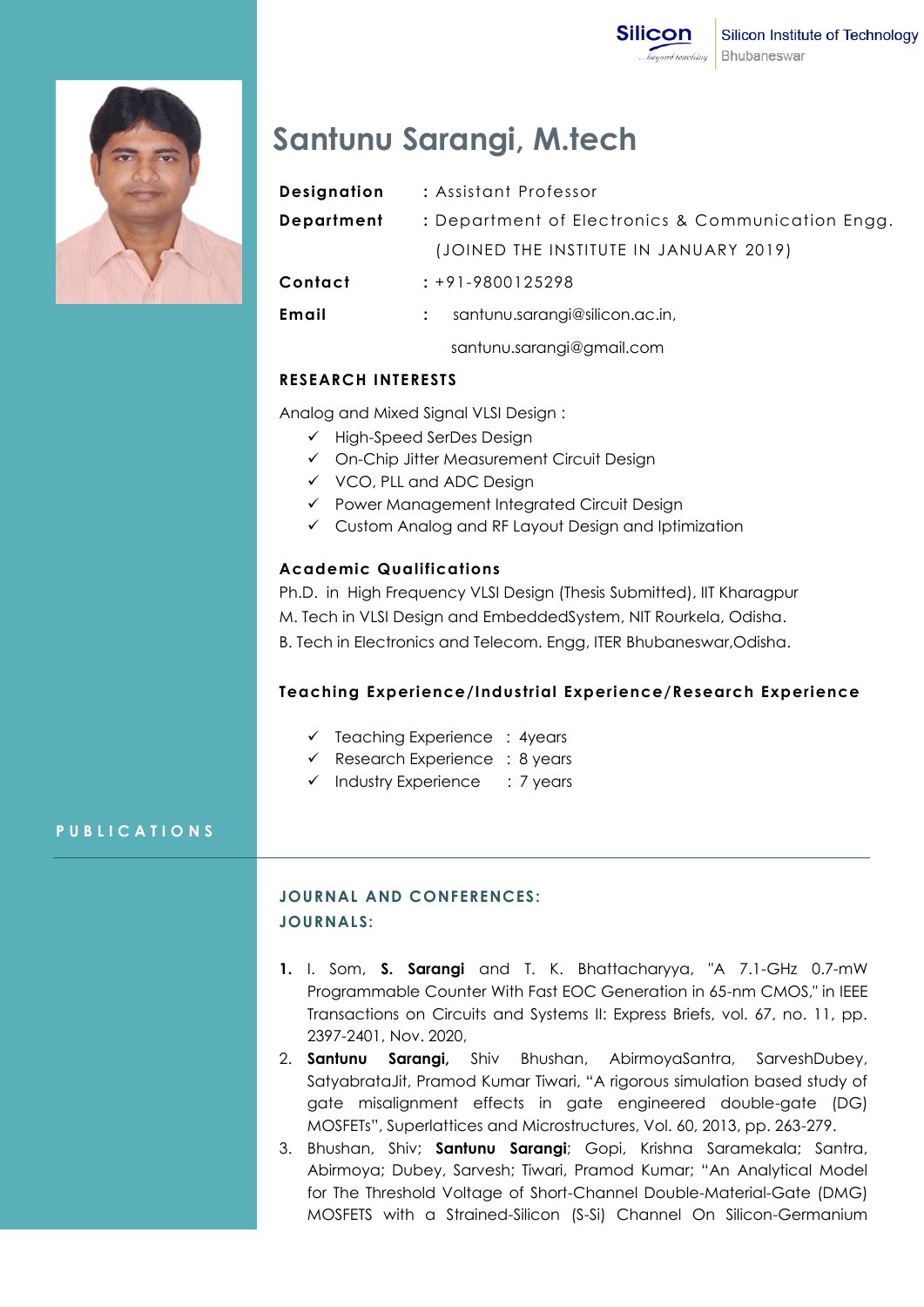(SiGe) Substrates", Journal of Semiconductor Technology and Science, Volume 13, Issue 4, 2013, Pp.367-380.

4. Shiv Bhushan, **Santunu Sarangi**, AbirmoyaSantra, Mirgender Kumar, SarveshDubey, S. Jit and P. K. Tiwari, "An Analytical Surface Potential Model for Strained-Si On Silicon germanium MOSFET Including the Effects of Interface Charges" Journal of Electron Devices, Vol. 15, 2012, pp. 1285- 1290.

## **CONFERENCES:**

- 1. **Santunu Sarangi**, IndranilSom, and T K Bhattacharyya, "A 10 Gb/s On-chip Jitter Measurement Circuit Based on Transition Region Scanning Method", 35th International Conference on VLSI Design & 21th International Conference on Embedded Systems, VLSID 2022, Feb 26 – Mar 02, 2022. (Conference), accepted and presented.
- 2. **Santunu Sarangi**, IndranilSom, and T K Bhattacharyya, "A Compact and Low-power TransmitterDriver Design for High-Speed SerDes System", 34th International Conference on VLSI Design & 20th International Conference on Embedded Systems, VLSID 2021, Feb 2020. (Conference), accepted and presented.
- 3. **Santunu Sarangi,**SubhraSutapaMohapatra, DhananjayaTripathy, and Saroj Rout, "A Power- and Area-Efficient CMOS Bandgap Reference Circuit with an Integrated Voltage-Reference Branch", International conference on Modelling, Simulation and Intelligent Computing, 2020, pp. 144-154.
- 4. **S. Sarangi,** A. Santra, S. Bhushan, K. S. Gopi, S. Dubey and P. K. Tiwari, "An analytical surface potential modeling of fully-depleted symmetrical double-gate (DG) strained-Si MOSFETs including the effect of interface charges," 2013 Students Conference on Engineering and Systems (SCES), 2013, pp. 1-5, doi: 10.1109/SCES.2013.6547495.
- 5. **S. Sarangi**, S. Bhushan, S. G. Krishna, A. Santra and P. K. Tiwari, "A simulation-based study of gate misalignment effects in triple-material double-gate (TMDG) MOSFETs," 2013 International Mutli-Conference on Automation, Computing, Communication, Control and Compressed Sensing (iMac4s), 2013, pp. 486-489, doi: 10.1109/iMac4s.2013.6526461.ANY **Other**

## **PATENTS**

- 1. **Santunu Sarangi,** Indranil Som, and T. K. Bhattacharyya, "On-chip jitter measurement circuit for high speed data and clock", Indian Patent filed, Filing No: 201931004744, Feb 2019
- 2. Indranil Som, **Santunu Sarangi,** and T. K. Bhattacharyya, "High-speed voltage controlled CML hysteresis delay cell and ring oscillator using the same", Indian Patent filed, Filing No: 201931004949, Feb 2019

## **INDUSTRY PROJECTS:**

- 1. Standard Cell Library Development in 40nm CMOS Technology for Sevya Multimedia, Greater Noida, New Delhi, India, Aug-Dec, 2019
- 2. Bandgap Refernce and Current DAC Design in 180 nm CMOS Technology for Boston Micro Technology, USA, March-September, 2020.
- 3. Development of Ultra-low current reference circuit in 28 nm CMOS Technology for InnateraNanoSystems, Netherland, January-June, 2021.